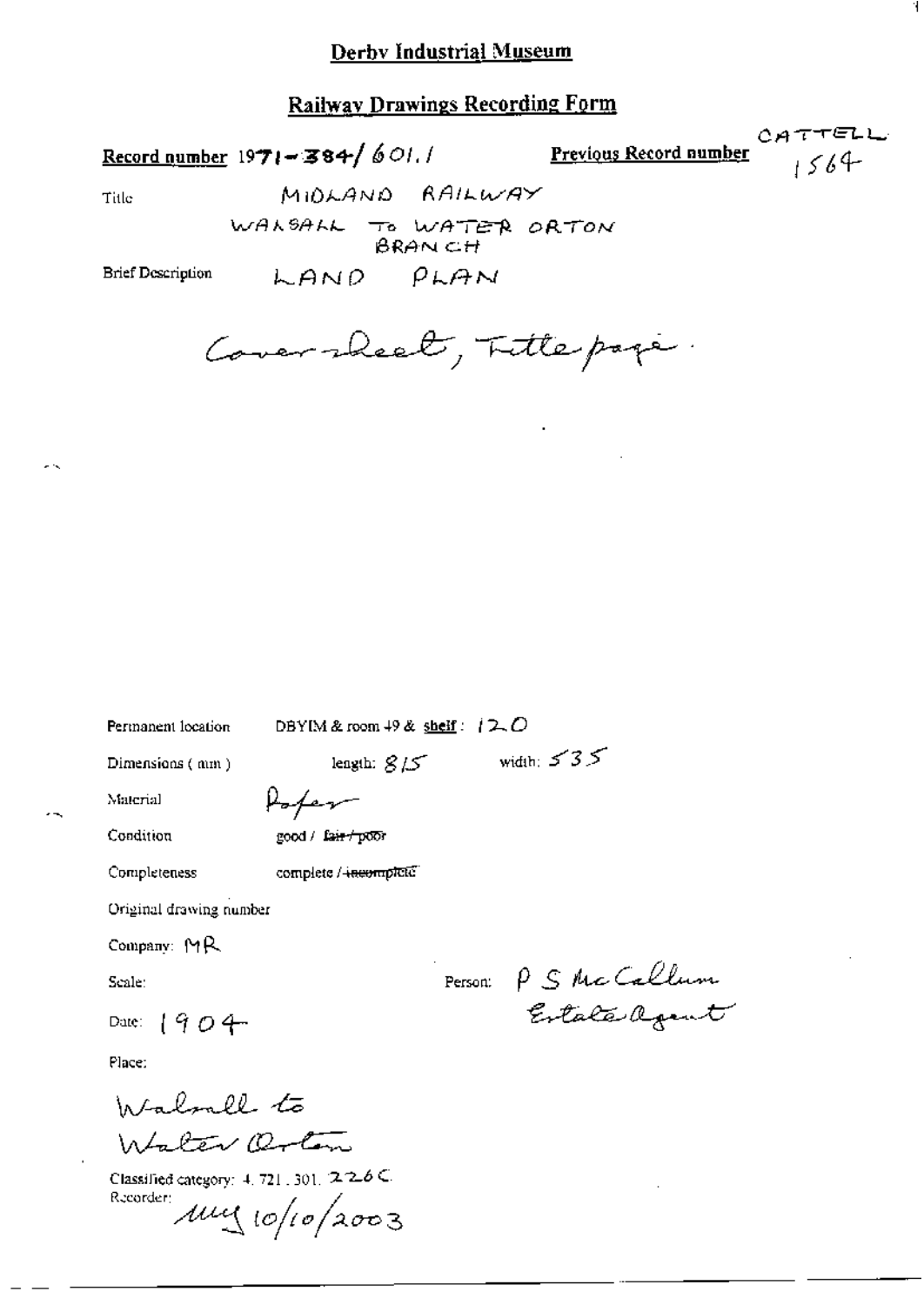# **Railway Drawings Recording Form**

# Record number  $1971 - 384/601$ , 2

CATTELL<br> $1564$ Previous Record number

| <b>Brief Description</b>                                                               | Plan of route showing tracks, huilding<br>watercourses and fields.<br>County of Stafford<br>of Walsall (Formerly Parish of Rushall) |         | ~ Ohios James. Arthur Spo |                       | LNWRCO, |
|----------------------------------------------------------------------------------------|-------------------------------------------------------------------------------------------------------------------------------------|---------|---------------------------|-----------------------|---------|
| Charles H Adams. Lord Hatherton. Sir George Mellin<br>William Gurdon.<br>North Walsall |                                                                                                                                     | Lightel | Lichfield<br>a said ten   | Halterton<br>Line War |         |
|                                                                                        |                                                                                                                                     |         |                           |                       |         |
| Permanent location                                                                     | DBYIM & room 49 & shelf: $12.0$                                                                                                     |         |                           |                       |         |
| Dimensions (mm)                                                                        | length: $8/5$                                                                                                                       |         | width: $535$              |                       |         |
| Material                                                                               | taper                                                                                                                               |         |                           |                       |         |
| Condition                                                                              | good / fair / poor                                                                                                                  |         |                           |                       |         |
| Completeness                                                                           | complete / incomplete                                                                                                               |         |                           |                       |         |
| Original drawing number $SHEET$                                                        |                                                                                                                                     |         |                           |                       |         |
| Company: MR                                                                            |                                                                                                                                     |         |                           |                       |         |
| Scale: $1'' = 2cH4/NS$                                                                 |                                                                                                                                     | Person: |                           |                       |         |
| Date:                                                                                  |                                                                                                                                     |         |                           |                       |         |
| Place:                                                                                 |                                                                                                                                     |         |                           |                       |         |
| Walnall                                                                                |                                                                                                                                     |         |                           |                       |         |
| ichfield Road                                                                          |                                                                                                                                     |         | $12 MP - 114 MP$          |                       |         |
| Recorder:                                                                              | Classified category: 4.721.301. $226C$ , $3347278$ , 00<br>$10\frac{1}{10}$ 10/10/2003                                              |         |                           |                       |         |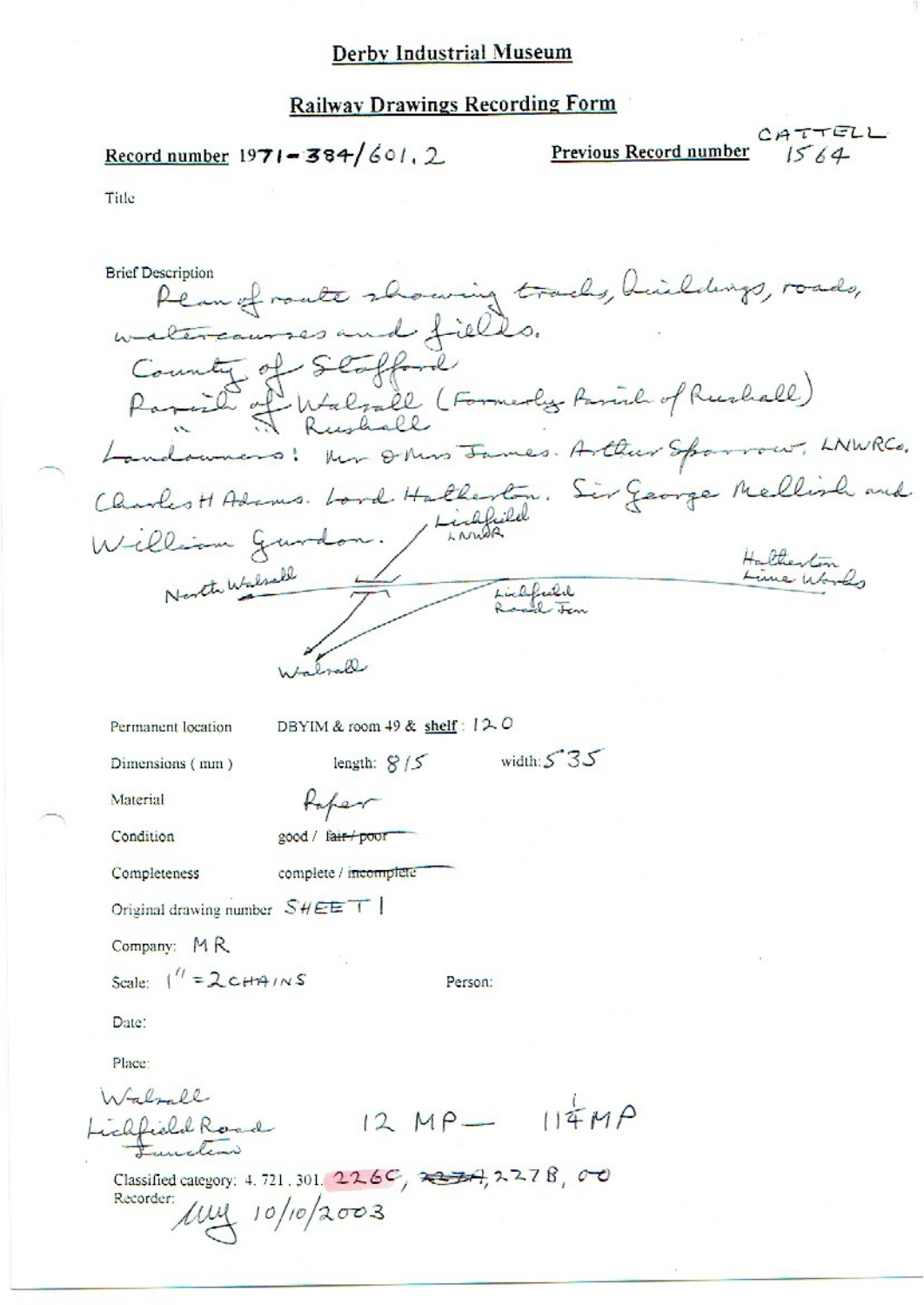Record number 1971-384/601. 3

Previous Record number

CATTELL  $1564$ 

Title

**Brief Description** 

Rean of route showing tracks, huildings, roads, County of Stafford. Ramid of Rushall Landswers: Henry HFowler. Birmingham Canal Co. Sir George Mellish & W Gurdon. Mrs Elizabeth Cole. Hon ESPJervis. Lady Emily Foley. Day End Branch Courl.

| Permanent location                 | DBYIM & room $49$ & shelf : $12.0$ |
|------------------------------------|------------------------------------|
| Dimensions $(mn)$                  | width: $535$<br>length: $8/5$      |
| Material                           |                                    |
| Condition                          | good / fair / poor = -             |
| Completeness                       | complete / i <del>ncomptete</del>  |
| Original drawing number $SHEET$ 2. |                                    |
| Company: MR                        |                                    |
| Scale: $1'' = 2cH4/NS$             | Person:                            |
| Date:                              |                                    |
| Place:                             |                                    |
| Randjo                             | $114MP - 102MP$                    |

Classified category: 4, 721, 301,  $2.26C -$ Recorder:  $\mu$  $\mu$  10/10/2003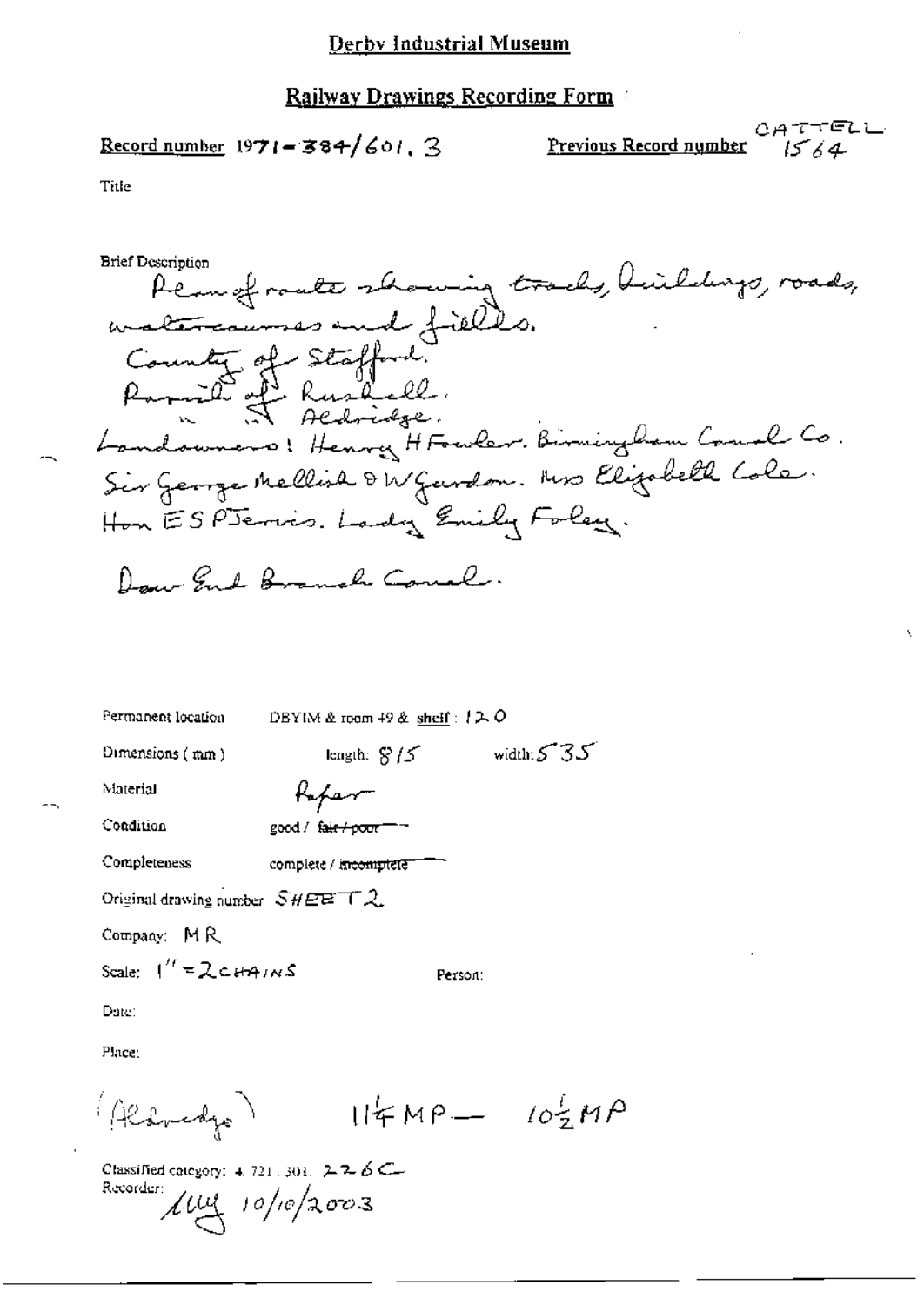$$
\underline{\text{Record number}} 1971 - 384 / 601. 4
$$

CATTELL Previous Record number  $1564$ 

Tide

Classified category: 4, 721, 301, 226C Recorder:  $10\frac{1}{10}$  10/10/2003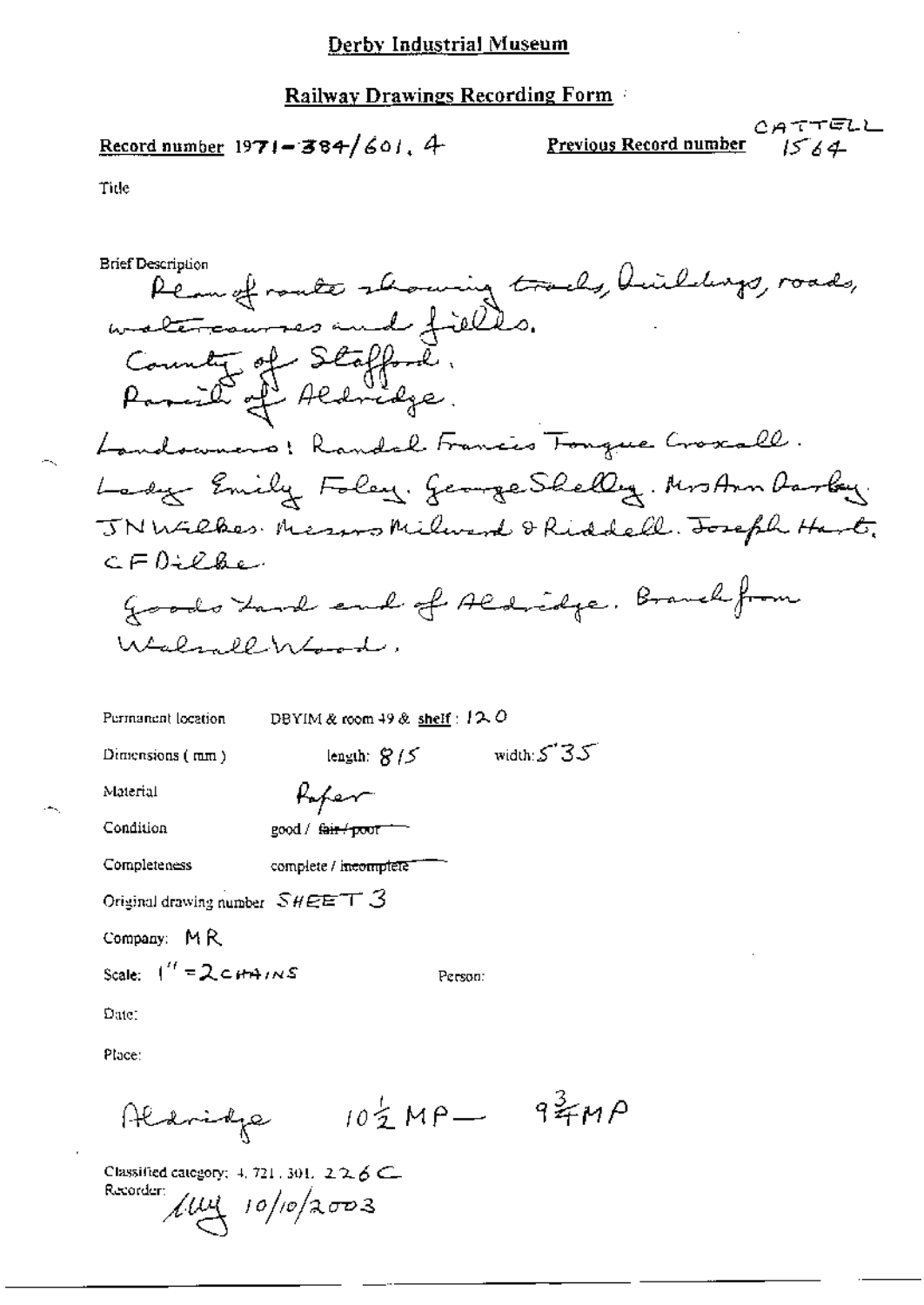Record number  $1971 - 384/601$ , 5

CATTELL Previous Record number  $1564$ 

Title

**Brief Description** Pean of roate showing tracks, huildings, roads,<br>watercourses and fields. County of Stafford.<br>Paraille of Aldridge. Landoumers: CFOilke. Rev HB Williams. Frustees of the Clerkshand Charity. Thousand Myring. Edward Tongue. Staffordshive CC. Rev JFSmith. Representatives of Tookey. WHBate. GSMathews. Randal Francis Forgue Croseley.

| Permanent location                 | DBYIM & room $49$ & shelf: $12.0$ |                |  |
|------------------------------------|-----------------------------------|----------------|--|
| Dimensions (mm)                    | length: $8/5$                     | width: $5'35'$ |  |
| Material                           | fafer                             |                |  |
| Condition                          | good / f <del>air/poor</del>      |                |  |
| Completeness                       | complete / meemplete              |                |  |
| Original drawing number $SHEE$ T 4 |                                   |                |  |
| Company: MR                        |                                   |                |  |
| Scale: $1'' = 2c\mu\pi/\sqrt{s}$   | Person:                           |                |  |
| Date:                              |                                   |                |  |
| Place:                             |                                   |                |  |
| Aldridge                           | $94$ MP-                          | 9 и Р          |  |

Classified category:  $-721$ ,  $301$ ,  $2 \mathbb{Z}$ ,  $6 \subset$ Recorder;  $\mu$  $\mu$  10/10/2003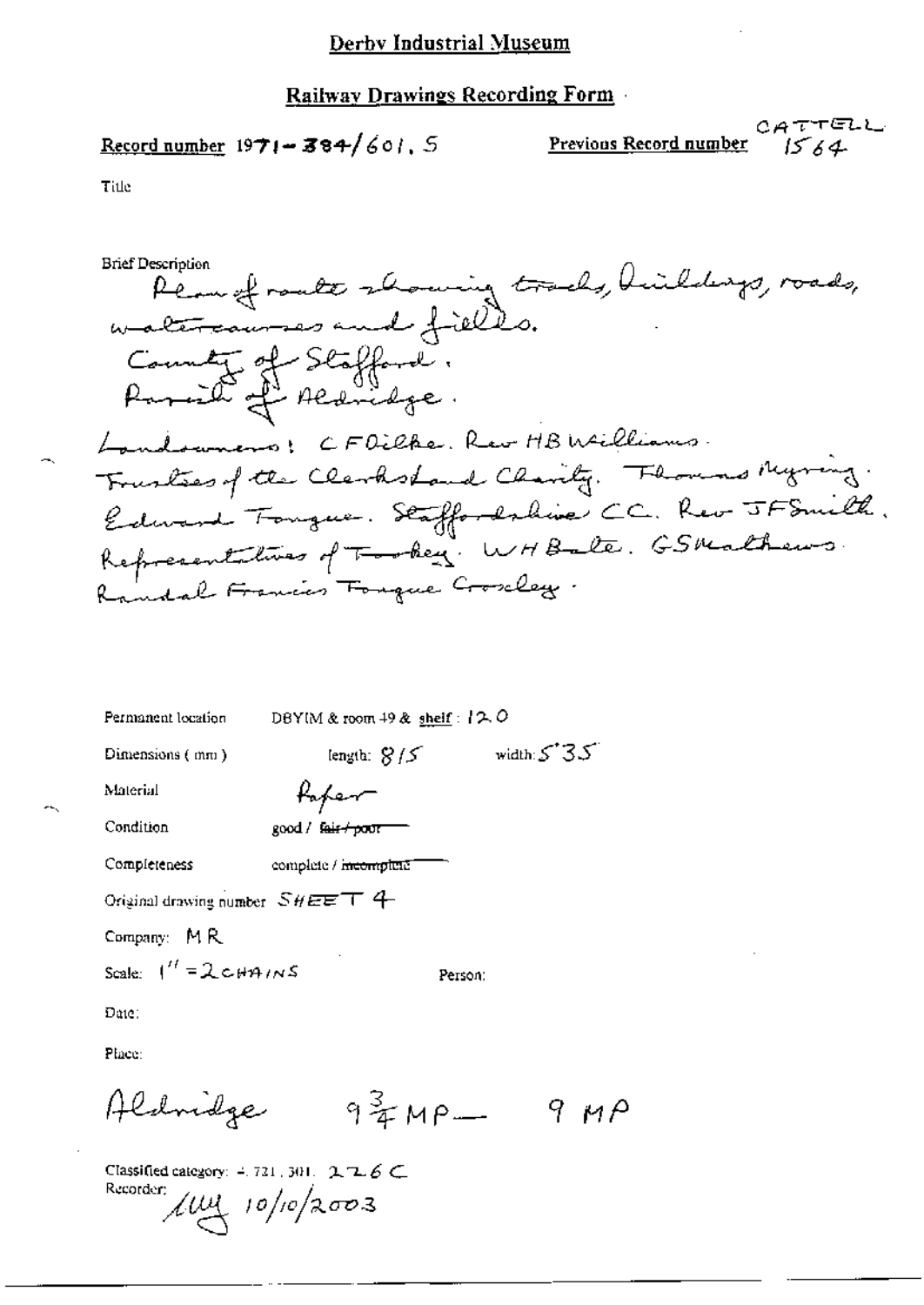Record number  $1971 - 384/601.6$ 

CATTELL Previous Record number  $1564$ 

Title

Reau of ranke showing tracks, huildings, roads, **Brief Description** County of Stafford.<br>Parish of Aldridge. Landowners: Rev JF Smith. Edward Fougue. Francis Fonque Croscall, Hon ESP Jervis. GS Mattews. William Mackenzie Eglington.

| Permanent location                                                        | DBYIM & room 49 & $\frac{\text{shell}}{2}$ : $\uparrow \sim 0$ |              |
|---------------------------------------------------------------------------|----------------------------------------------------------------|--------------|
| Dimensions (mm)                                                           | length: $S/S$                                                  | width: $535$ |
| Material                                                                  | Paper-                                                         |              |
| Condition                                                                 | good / fair / pour                                             |              |
| Completeness                                                              | complete / meemplete                                           |              |
| Original drawing number $\mathcal{S}H\mathbf{E}\mathbf{E}\top\mathcal{S}$ |                                                                |              |
| Company: $M R$                                                            |                                                                |              |
| Scale: $1'' = 2cm + 1 \times S$                                           | Person:                                                        |              |
| Date:                                                                     |                                                                |              |
| Place:                                                                    |                                                                |              |
|                                                                           | $9MP-$                                                         | 84H          |
|                                                                           |                                                                |              |
|                                                                           | ---                                                            |              |

Classified category: 4, 721, 301,  $2.26 \subset$ Recorder:  $\mu$ uy 10/10/2003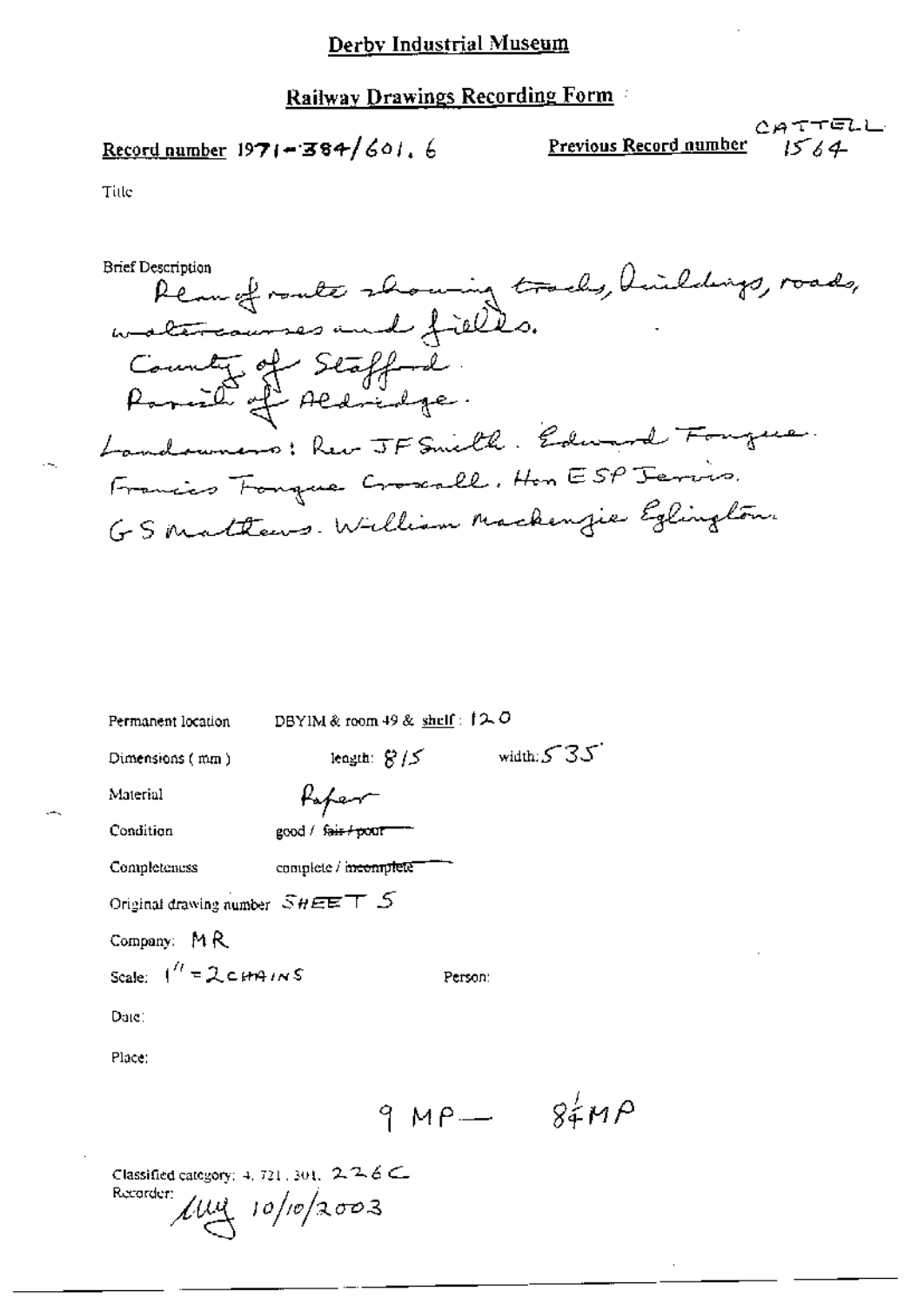Record number  $1971 - 384/601$ , 7

イビレレ  $CAT$ Previous Record number  $1564$ 

homing tracks, huildings, roads, **Brief Description** Permet route 2 altercour to. County of Stafford.<br>Parish Shamatone. Parail 2  $HomESP$  Jerri

| Permanent location                       | DBYIM & room $+9$ & shelf: $12.0$                   |                   |
|------------------------------------------|-----------------------------------------------------|-------------------|
| Dimensions $(mn)$                        | length: $8/5$                                       | width: $5.35$     |
| Material                                 | Kapen-                                              |                   |
| Condition                                | good / fair-/ poor                                  |                   |
| Completeness                             | complete / incomplete"                              |                   |
| Original drawing number $SHEET6$         |                                                     |                   |
| Company: MR                              |                                                     |                   |
| Scale: $1'' = 2 \text{cm}$ in S          |                                                     | Person:           |
| Date:                                    |                                                     |                   |
| Place:                                   |                                                     |                   |
| Romadabout<br>Word                       |                                                     | $84 \mu$ P $72 M$ |
| Recorder: $\mu_{\mathcal{A}}$ 10/10/2003 | Classified category: $4.721.301.$ $2.26 \leftarrow$ |                   |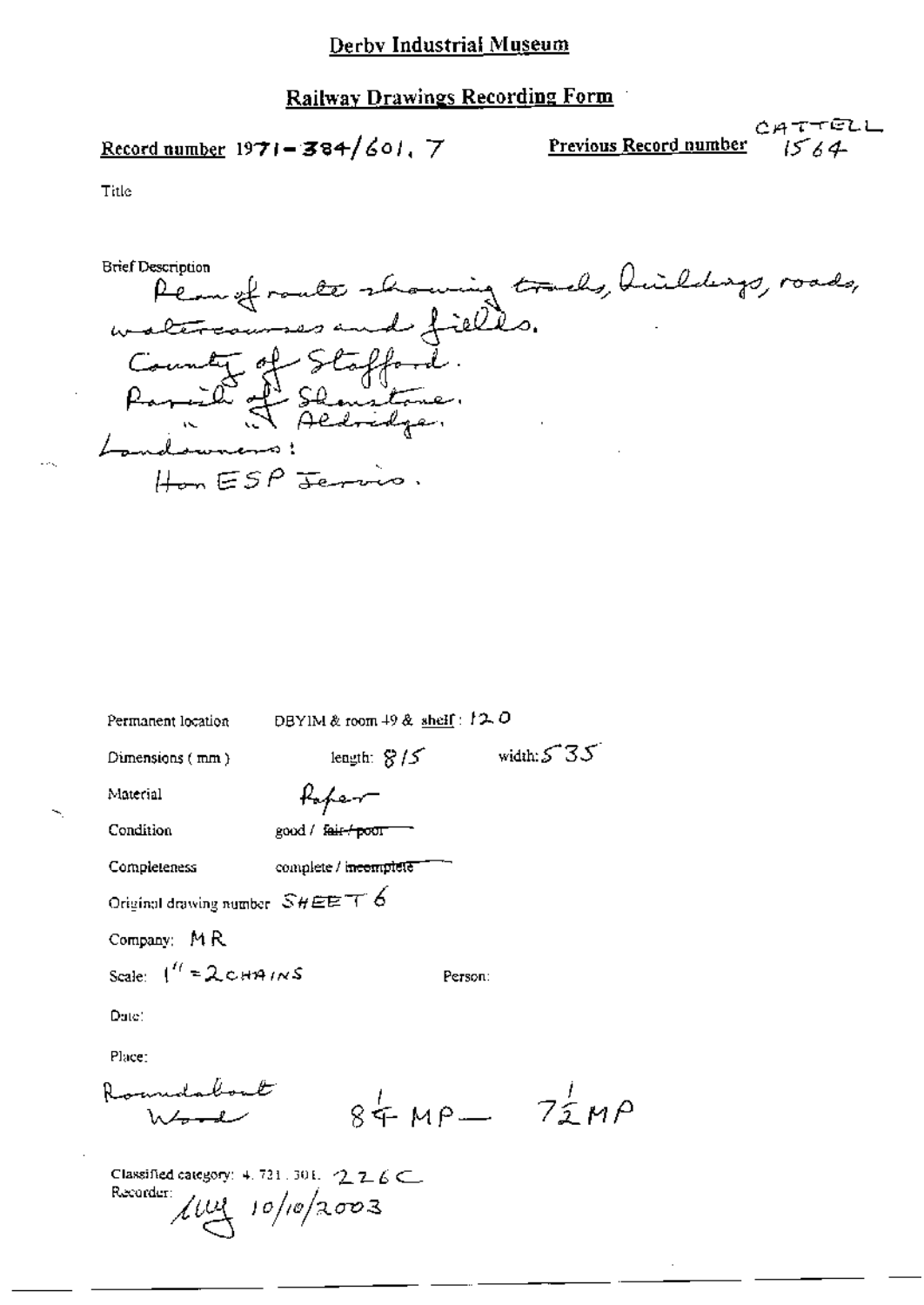Record number  $1971 - 384/601.$ 

Previous Record number

CATTELL  $1564$ 

Title

**Brief Description** Permofrante showing tracks, huildings, roads,<br>watercourses and fields. County of Stafford. County of Warnich.<br>Parish of Skenstone. Possilop Sutton Coldfield. Landowners! Hon ESP Jamies The Warden & Society of Sutton Coldfield.

| Permanent location                 | DBYIM & room 49 & shelf : i2.0   |                                   |
|------------------------------------|----------------------------------|-----------------------------------|
| Dimensions (mm)                    | length: $8/5$                    | width: $535$                      |
| Material                           | Hoper-                           |                                   |
| Condition                          | good / fair+pour                 |                                   |
| Completeness                       | complete / <del>incomplete</del> |                                   |
| Original drawing number $SHEETT$ / |                                  |                                   |
| Company: MR                        |                                  |                                   |
| Scale: $1'' = 2cH4/NS$             | Person:                          |                                   |
| Date:                              |                                  |                                   |
| Place:                             |                                  |                                   |
| Streetly                           |                                  | $7\frac{1}{2}MP - 6\frac{3}{2}MP$ |
|                                    |                                  |                                   |

 $226C$ Classified category: 4, 721, 301. Recorder;  $\mu$ uy 10/10/2003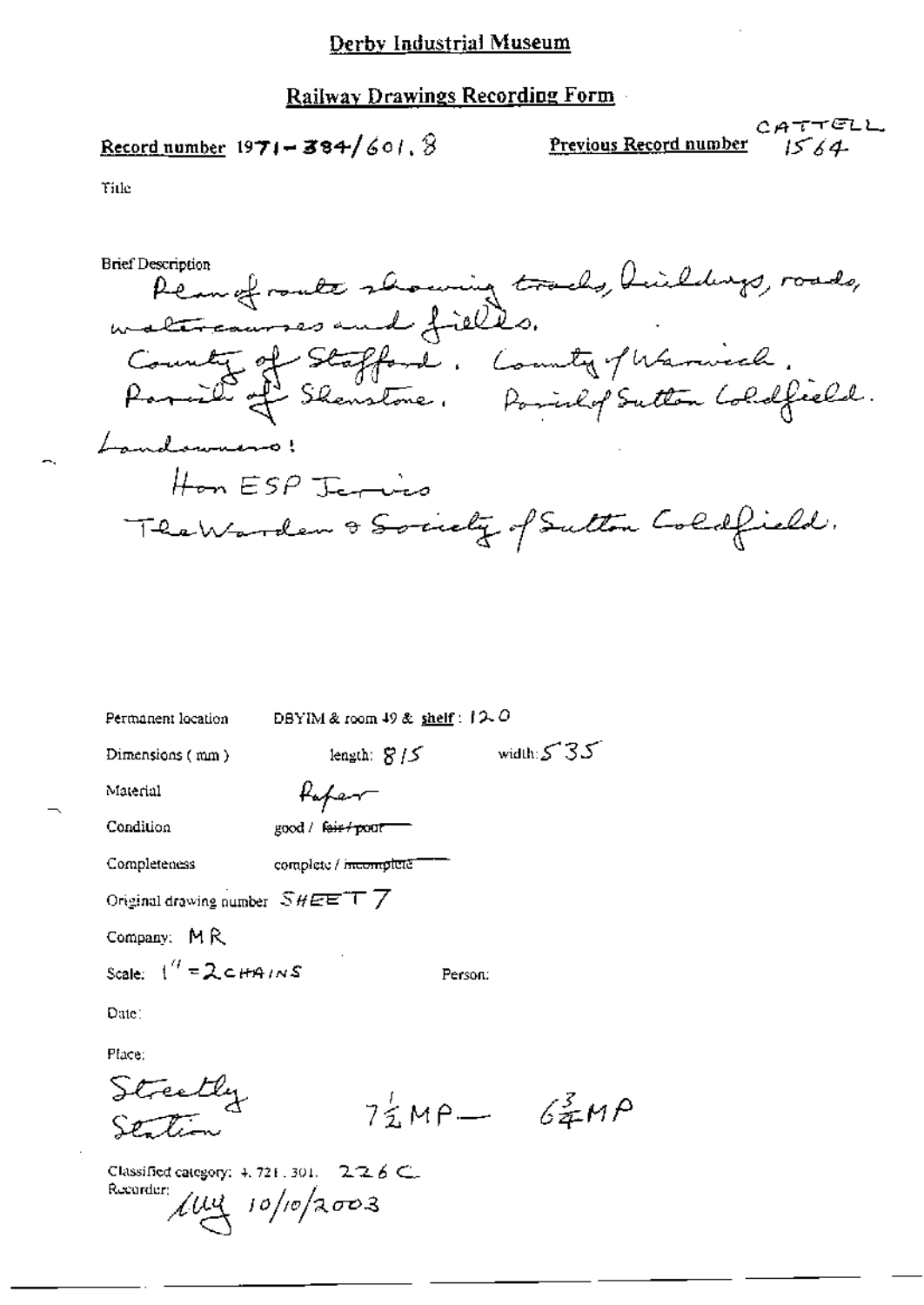Record number  $1971 - 384/601$ . 9

CATTELL Previous Record number  $1564$ 

Title

Permetrante showing tracks, huildings, roads,<br>watercourses and fields. **Brief Description** County of Warnich. Parail of Sutton Coldfield. Landownano! The Warden & Society of Sutton Coldfield.

| Permanent location                                | DBYIM & room 49 & shelf : $12.0$            |               |
|---------------------------------------------------|---------------------------------------------|---------------|
| Dimensions (mm)                                   | length: $8/5$                               | width: $5.35$ |
| Material                                          | Paper                                       |               |
| Condition                                         | good / f <del>air / po</del> or <sup></sup> |               |
| Completeness                                      | complete / incomplete                       |               |
| Original drawing number $SHEET \otimes$           |                                             |               |
| Company: MR                                       |                                             |               |
| Scale: $\frac{1}{1}$ = 2 c $\theta$ $\theta$ in S | Person:                                     |               |
| Date:                                             |                                             |               |
| Place:                                            |                                             |               |
| Sulton                                            | $6\frac{2}{3}$ MP $-$                       | $6\,$ MP      |
|                                                   | . . <i>. .</i>                              |               |

Classified category: 4, 721, 301,  $226 \leftarrow$ Recorder:  $\mu$ uy 10/10/2003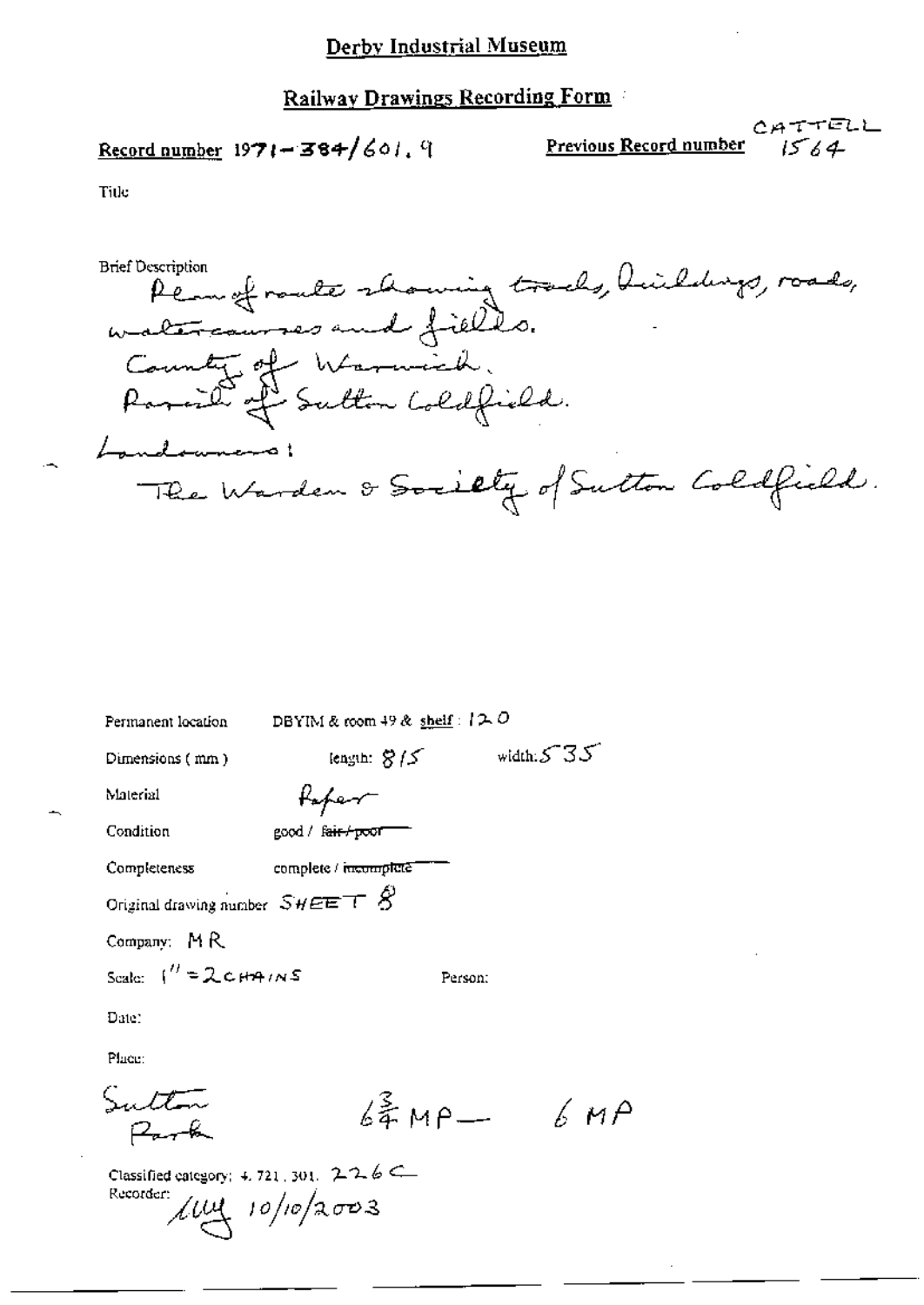Record number  $1971 - 384/601$ , 10

Previous Record number

CATTELL  $1564$ 

Title

Péau of route showing tracks, huildings, roads,<br>watercourses and filles.<br>County of Warnick. **Brief Description** Parail of Sutton Coldfield. Landowners: The Warden & Society of Sutton Coldfield  $\ddot{\phantom{1}}$ William Barker. THoyward.

| Permanent location                  | DBYIM & room 49 & shelf: $12.0$ |                |
|-------------------------------------|---------------------------------|----------------|
| Dimensions ( mm )                   | length: $8/5$                   | width: $535$   |
| Material                            | Kafer                           |                |
| Condition                           | good / fair / poor"             |                |
| Completeness                        | complete / meemplete            |                |
| Original drawing number $SHEET$ $q$ |                                 |                |
| Company: $M R$                      |                                 |                |
| Scale: $1'' = 2cm/ns$               | Person:                         |                |
| Date:                               |                                 |                |
| Place:                              |                                 |                |
| Sutton Park                         |                                 | $6 MP - 54 MP$ |
|                                     |                                 |                |

Classified category: 4, 721, 301,  $2.26 \subset$ . Recorder:  $\mu$ uy 10/10/2003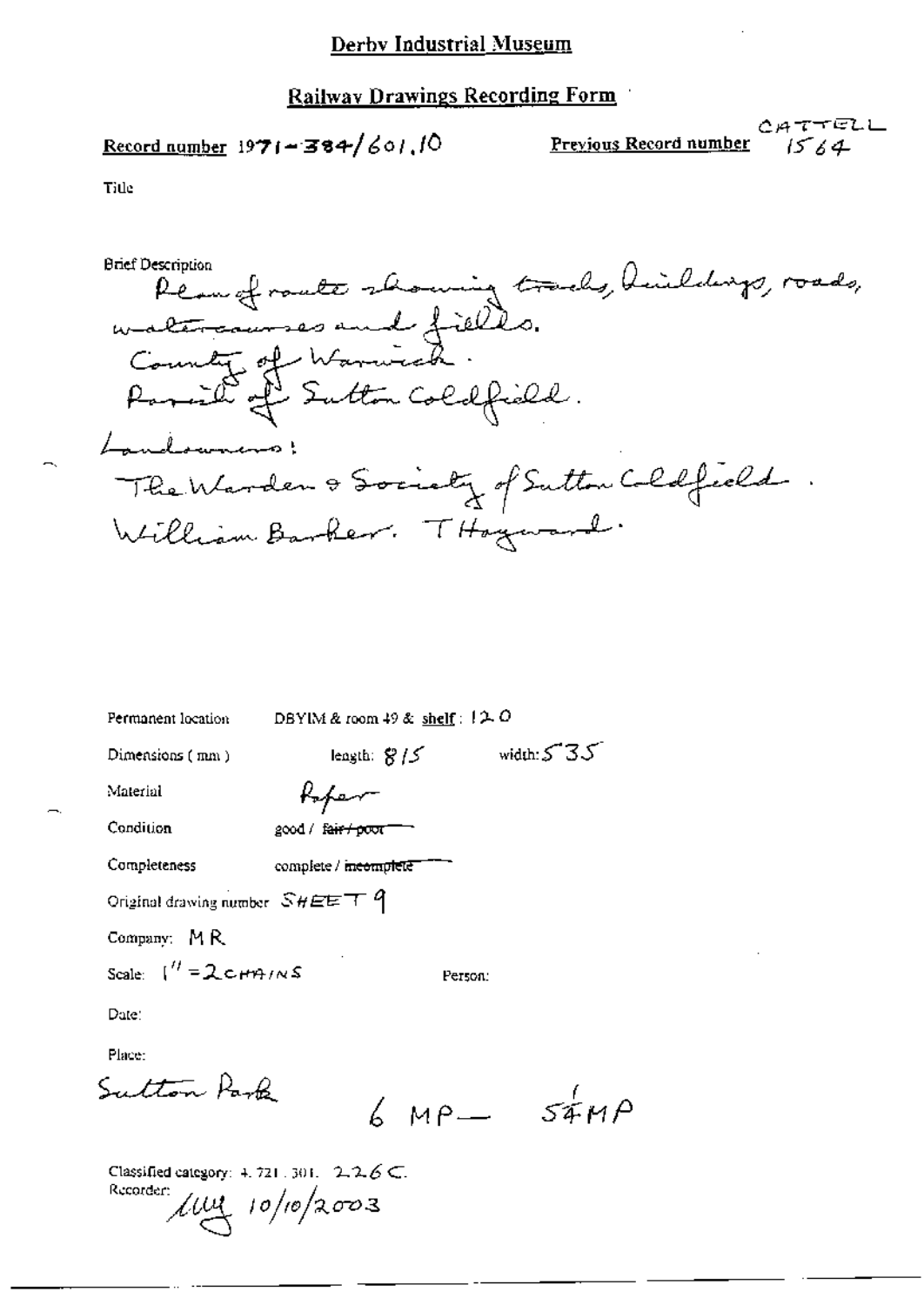Record number  $1971 - 384/601$ . If

CATTELL Previous Record number  $1564$ 

Title

**Brief Description** Pean of route showing tracks, huildings, roads, watercourses and fields. County of Waswick Parail of Sutton Coldfield. Londowners: Thomas Hagward. Samuel Smilh Richard Hunst Sadler. William Bacht John Barker. The Warden & Society of Sutton Coldfield, John Henry Cull. Folm Wilson Browns. William Hangy Forks. Joseph Barrows.<br>John Fourwered Glover. Miss MA Baylis Louisa Site Smith George Monshall Tumer. Searge Auseumb Perkins, WWRCo Dougds, Barnettos Bosanguets Banking Co. H Smith. Heabers on City & Midland Bank Htl. THClerke Terry. DBYIM & room  $49$  & shelf :  $12.0$ Permanent location width:  $535$ length:  $8/5$ Dimensions (mm) Material Kaper Condition good / fair+poor Completeness complete / incomplete Original drawing number  $SHEE$  T  $IO$ Company: MR Scale:  $1'' = 2 \text{cmains}$ Person: Date: Place: Sutton Coldfield<br>Station o  $54 MP - 42 MP$ Sautton Park Station.<br>Classified category: 4, 721.301. 226C Recorder:  $\mu$ uu 10/10/2003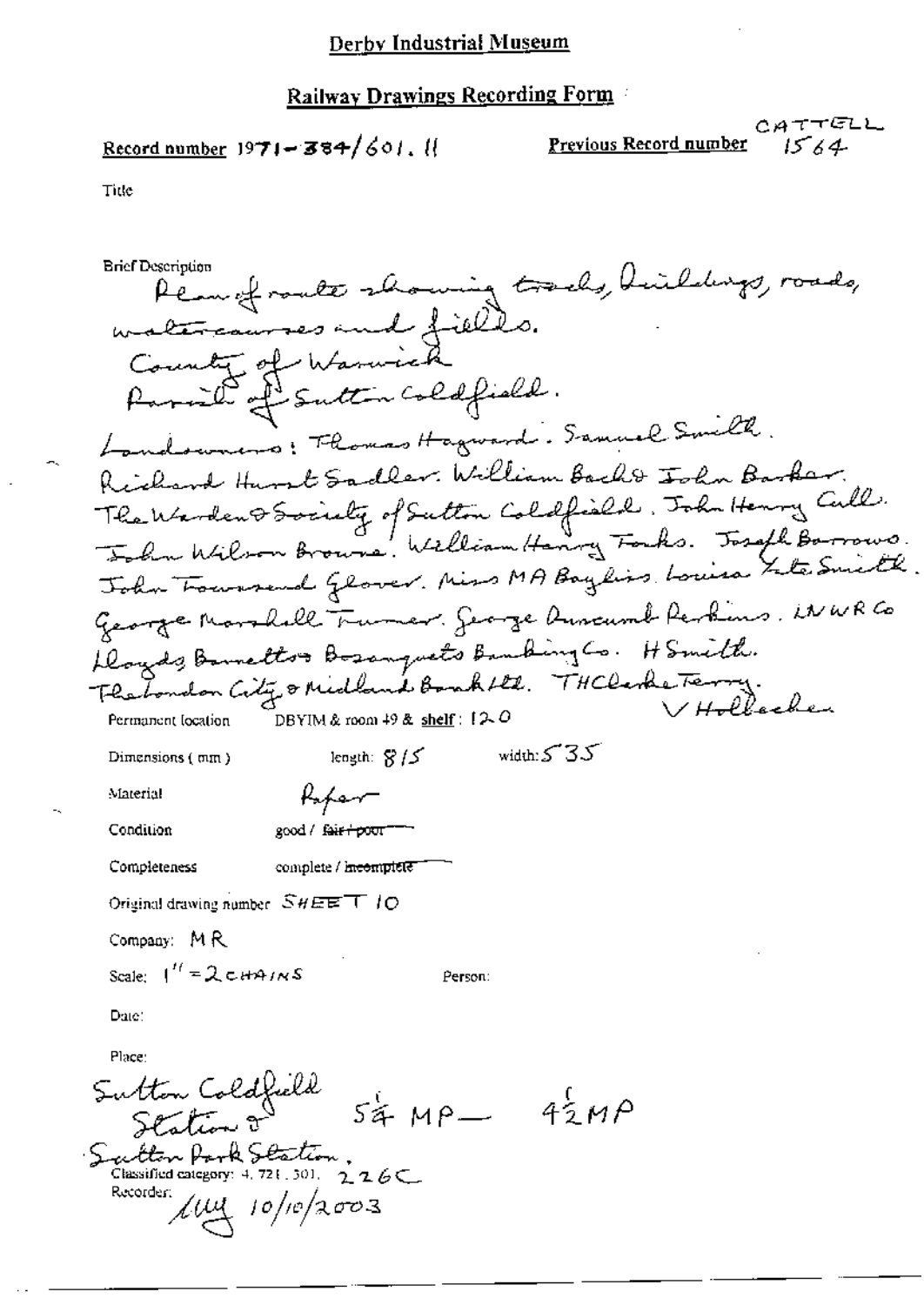Record number  $1971 - 384/601$ , 12

CATTELL Previous Record number  $1564$ 

Title

**Brief Description** Plan of route showing tracks, hildungs, roads, watercourses and fields. County of Warwich Landowners: VHolbecke, SAAford, RevWKR Bedford. CT Saunders. Miss SHolbecke. Flowers Jesson The Warden & Society of Sutton Coldfield. Samuel Cook & Mrs ME Jerome: Dovid Matineau. The Martin Fellows & Scholars of Emmanuel College Cambridge. Tohnde Heley Maneryn Chadwick.

| Permanent location               |                              | DBYIM & room 49 & shelf: $120$    |         |                  |  |
|----------------------------------|------------------------------|-----------------------------------|---------|------------------|--|
| Dimensions (mm)                  |                              | length: $8/5$                     |         | width: $535$     |  |
| Material                         | Koper                        |                                   |         |                  |  |
| Condition                        | good / fai <del>r/pour</del> |                                   |         |                  |  |
| Completeness                     |                              | complete / i <del>ncomplete</del> |         |                  |  |
| Original drawing number $SHEETI$ |                              |                                   |         |                  |  |
| Company: MR                      |                              |                                   |         |                  |  |
| Scale: $\binom{11}{2}$ CHAINS    |                              |                                   | Person: |                  |  |
| Dute:                            |                              |                                   |         |                  |  |
| Place.                           |                              |                                   |         |                  |  |
| Fulton Coldfield<br>Staten       |                              |                                   |         |                  |  |
|                                  |                              |                                   | $MP$ -  | $3\frac{3}{4}MP$ |  |

Classified category: 4, 721, 301,  $226C$ Recorder:  $\mu$ uy 10/10/2003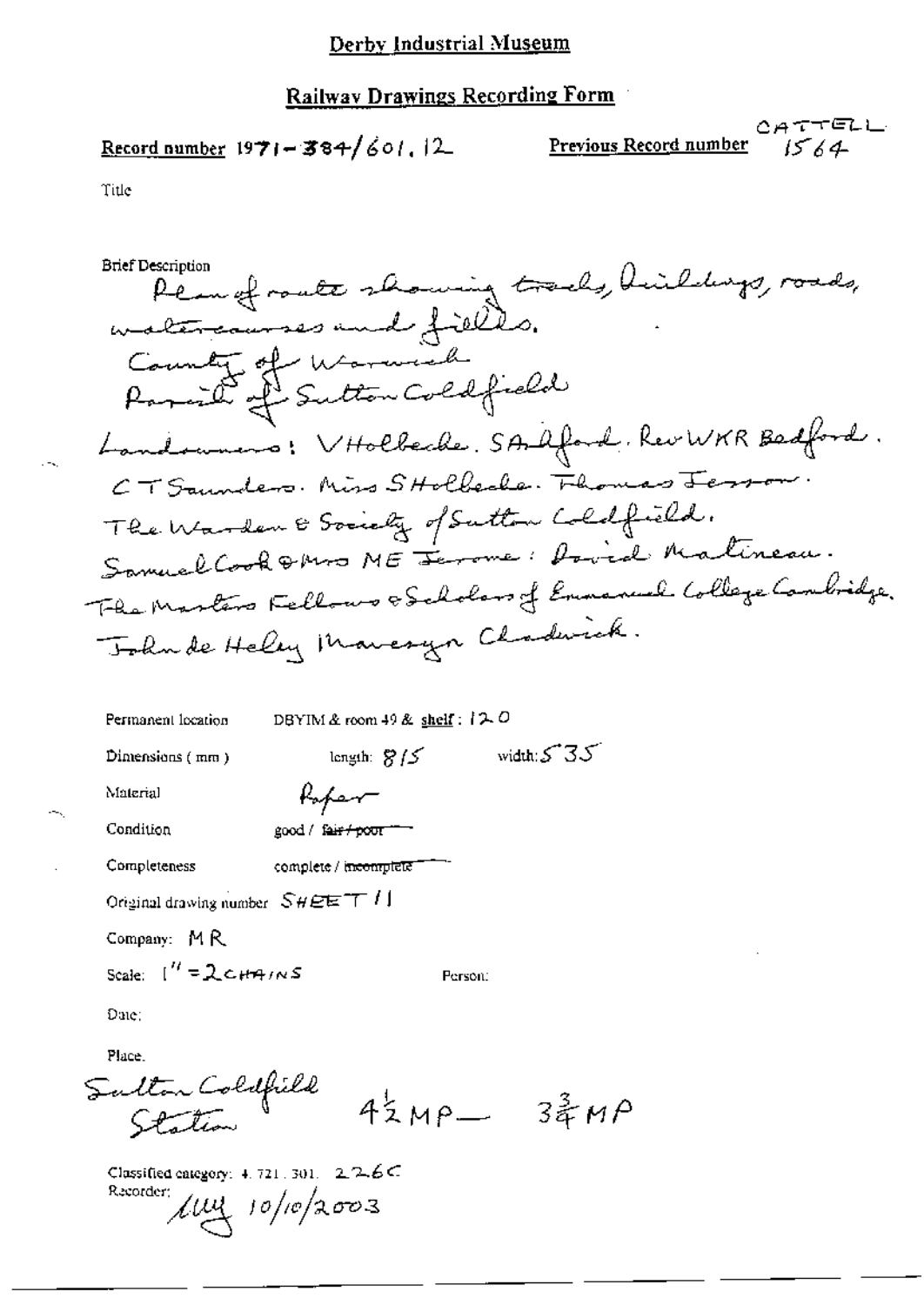Record number  $1971 - 384/601$ , 13

CATTELL Previous Record number  $1564$ 

Title

Permettrante showing tracks, buildings, roads,<br>watercourses and fields. **Brief Description** County of Warnick Ramil of Sutton Coldfield. Landowners! Todude Heley Movesyn Chardwick. The Martin Fellows Etc of Emmanuel College Cambridge Mrs H Wizzon. Sir ARWarren Bort. James Motterham. Tomes Hossfall,

| Permanent location                  | DBYIM & room $+9$ & shelf : $12.0$ |               |
|-------------------------------------|------------------------------------|---------------|
| Dimensions (mm)                     | length: $8/5$                      | width: $5.35$ |
| Material                            | Kaper                              |               |
| Condition                           | good / fair / poor                 |               |
| Completeness                        | complete / mcomplete               |               |
| Original drawing number $SHEET$   2 |                                    |               |
| Company: MR                         |                                    |               |
| Scale: $1'' = 2 \epsilon H4/NS$     | Person:                            |               |
| Date:                               |                                    |               |
| Place:                              |                                    |               |
|                                     | 3年MP―                              | 3.            |

Classified category: 4, 721, 301,  $\gamma_1 \gamma_2 \beta \subset$ Recorder:  $\mu$ uy 10/10/2003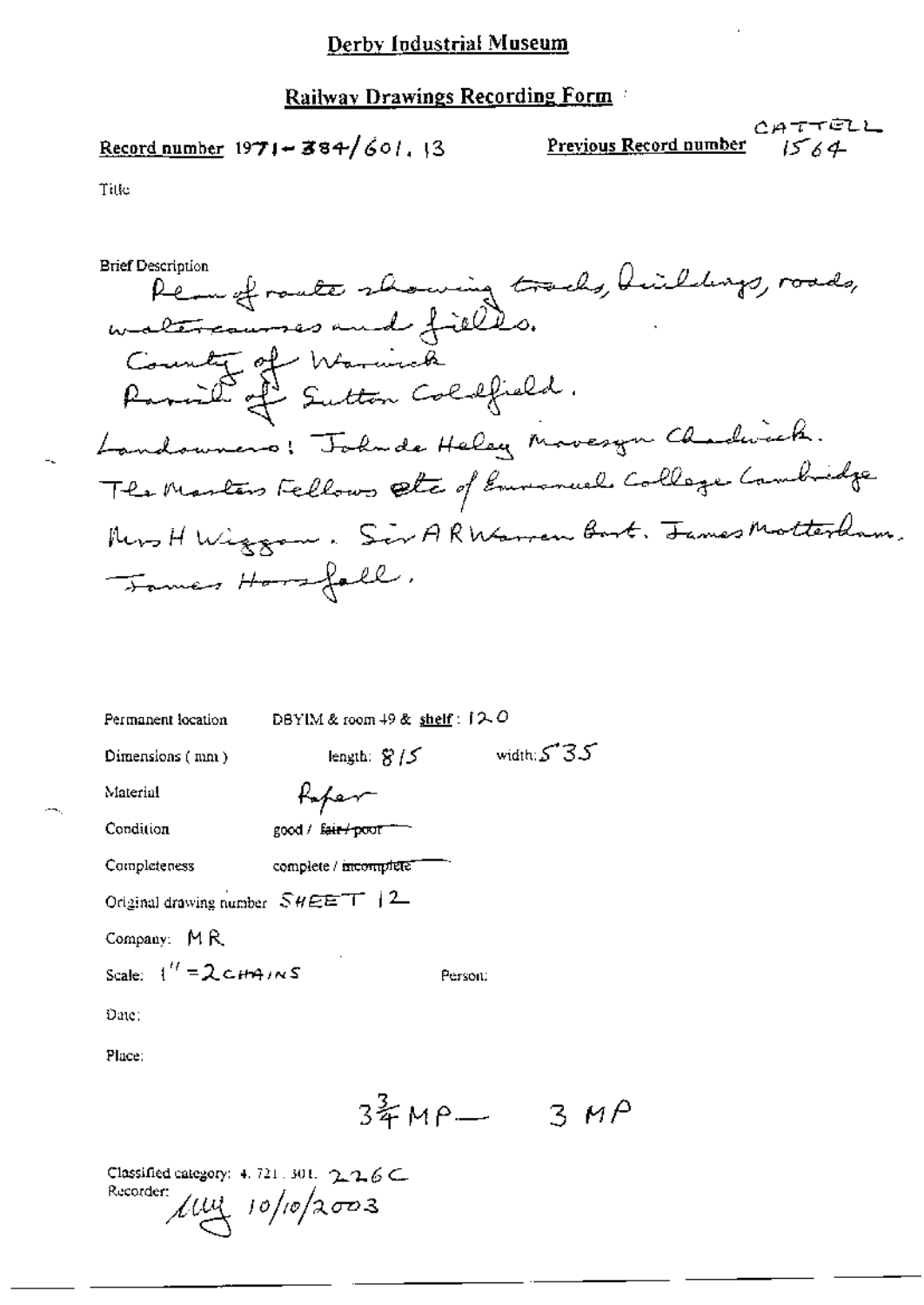$$
\underline{\text{Record number}} 1971 - 384 / 601.14
$$

CATTELL Previous Record number  $1564$ 

Plan of route showing tracks, huildings, roads,<br>watercourses and fields.<br>County of Marwick.<br>Passil of Sutton Coldfield. **Brief Description** Landonners: James Horsfall. John Guest. Thomas Wakefield.

| Permanent location                                        | DBYIM & room $+9$ & shelf : $12.0$ |               |
|-----------------------------------------------------------|------------------------------------|---------------|
| Dimensions (mm)                                           | length: $8/5$                      | width: $5.35$ |
| Material                                                  | Kopen-                             |               |
| Condition                                                 | good / f <del>air/poor =</del>     |               |
| Completeness                                              | complete / incomplete              |               |
| Original drawing number $SHEET + 3$                       |                                    |               |
| Company: MR                                               |                                    |               |
| Scale: $1'' = 2 \epsilon H H/NS$                          | Person:                            |               |
| Date.                                                     |                                    |               |
| Place:                                                    |                                    |               |
|                                                           |                                    |               |
|                                                           |                                    | $3MP - 24MP$  |
| Classified category: 4, 721, 301, 2, 2, 6 C.<br>Recorder: | $\mu$ uy 10/10/2003                |               |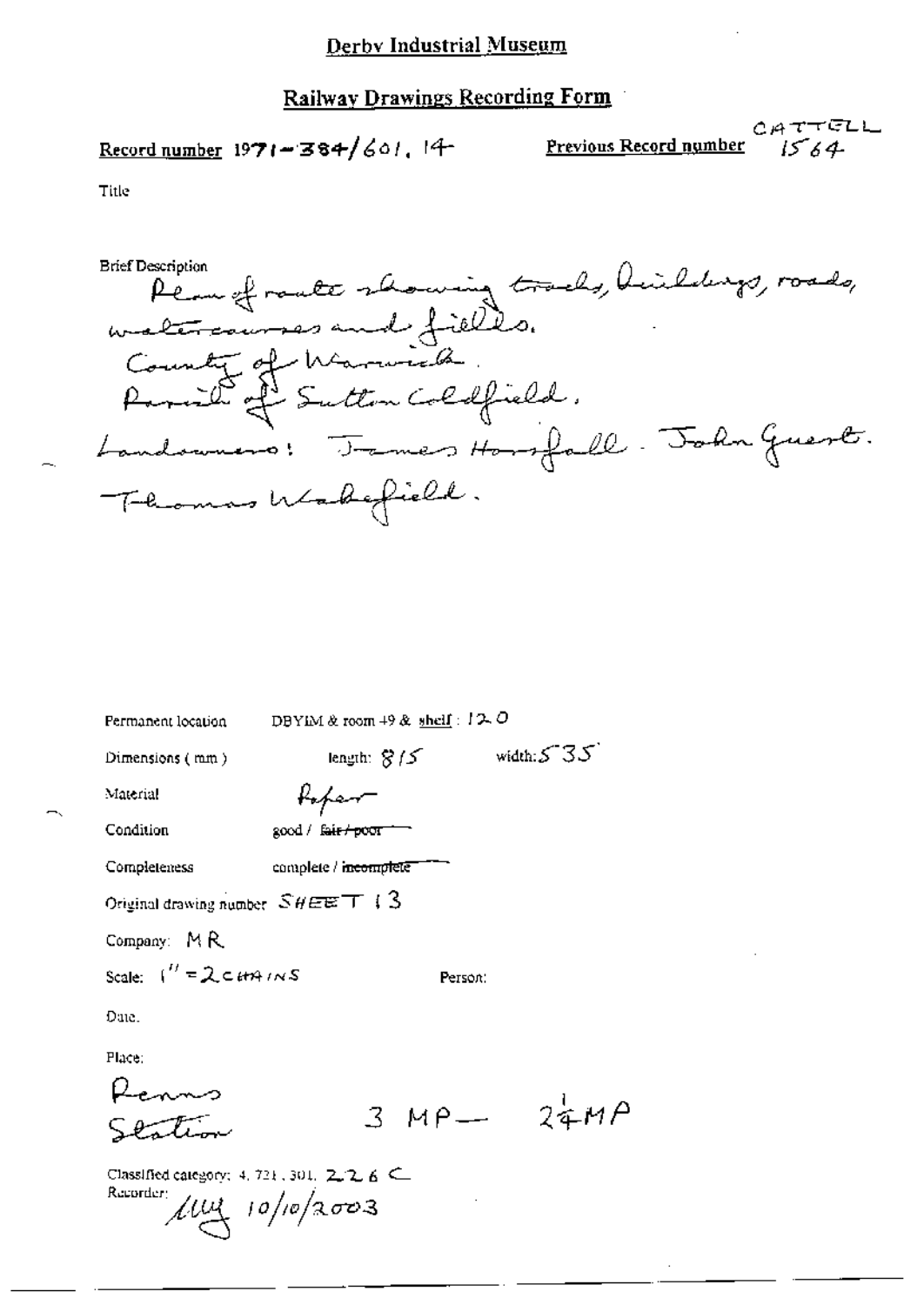# Record number  $1971 - 384/601$ ,  $15$

CATTELL **Previous Record number**  $1564$ 

**Brief Description** Plan of route showing tracks, huildings, roads,<br>watercourses and fields. County of Warwick. Parish Futton Coldfield.<br>Landowners: Minuralle formerley Curdworth. Thomas Wallefield. Rev Thomas Jones, Trustees of Sir Toxich Masons Orphage. Toseph Cook.

| Permanent location                                     | DBYIM & room $+9$ & shelf: $12.0$ |                        |
|--------------------------------------------------------|-----------------------------------|------------------------|
| Dimensions (mm)                                        | length: $8/5$                     | width $535$            |
| Material                                               | Kaper                             |                        |
| Condition                                              | good / f <del>air/poor</del>      |                        |
| Completeness                                           | complete / <del>meomple</del> te" |                        |
| Original drawing number $SHEET$ / $\pm$                |                                   |                        |
| Company: MR                                            |                                   |                        |
| Scale: $1'' = 2 \text{cm} + 41 \text{m}$               | Person:                           |                        |
| Date:                                                  |                                   |                        |
| Place:                                                 |                                   |                        |
|                                                        | $24MP -$                          | $\mathcal{L}^{\xi}$ MA |
| foods Xand                                             |                                   |                        |
| Classified category: 4, 721, 301, $2.26C$<br>Recorder: | $\mu$ uy 10/10/2003               |                        |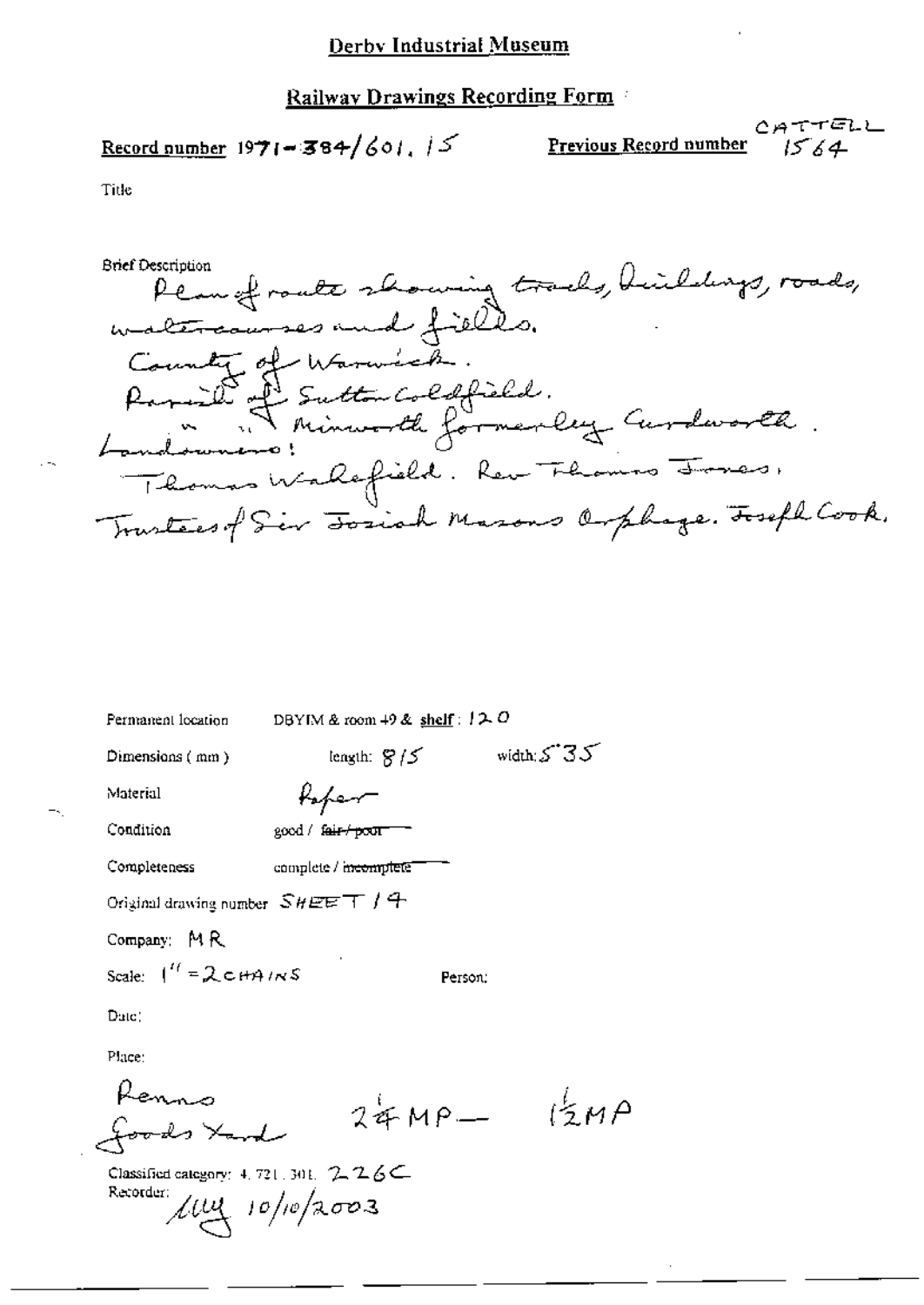Record number  $1971 - 384/601$ , 16

CATTELL Previous Record number 1564

Permet route showing tracks, huildings, roads,<br>watercourses and fields. **Brief Description** County of Warwick<br>Paraille of Minworth, formerly Parish of Landownano! Thous Wakefield. RtHon Orlando George Charles Earl of Bradford. Rank Lane Tuesdion to Coulle Bromwich DBYIM & room 49 & shelf:  $120$ Permanent location width:  $5.35$ length:  $8/5$ Dimensions (mm) Paper Material good / fair / poor ---Condition Completeness complete / meemplete Original drawing number  $SHEET$  /  $S$ Company: MR Scale:  $\int^{\prime\prime} = 2 \cot \theta / \sqrt{S}$ Person: Date: Place: Park Love  $B_{MP-}$   $\frac{3}{4}$ MP Imalion Classified category:  $4-721$ , 301, 2, 2, 6 Recorder:  $\mu$ uy 10/10/2003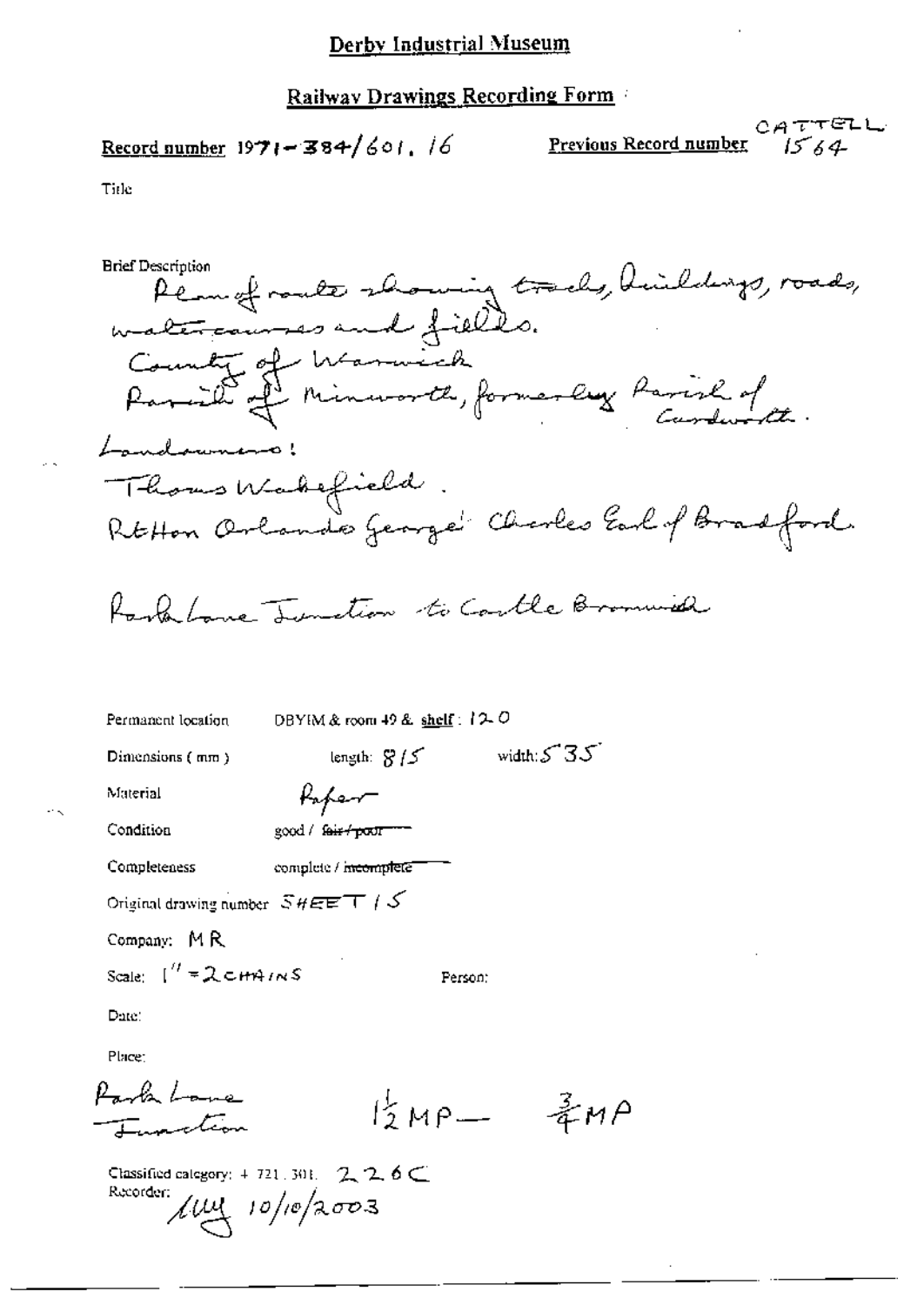$$
\underline{\text{Record number}} 1971 = 384/601, 17
$$

CATTELL Previous Record number  $1564$ 

| <b>Brief Description</b>                                                                        |
|-------------------------------------------------------------------------------------------------|
| Plan of route showing tracks, 4                                                                 |
| watercourses and fields.                                                                        |
| County of<br>Warweck                                                                            |
| Paraille of Minuworth Formerly family of Curdworth.                                             |
|                                                                                                 |
|                                                                                                 |
| Rt Hon Orlando George Charles East of Bradford.                                                 |
| The Birmingham Fame & Rea Aistrict Grainage Board.                                              |
|                                                                                                 |
| Water Orton                                                                                     |
|                                                                                                 |
|                                                                                                 |
|                                                                                                 |
| DBYIM & room 49 & shelf $.120$<br>Permanent location                                            |
| width: $5.35$<br>length: $8/5$<br>Dimensions (mm)                                               |
| Material<br>Kaper                                                                               |
| Condition<br>good / f <del>air / poor</del>                                                     |
| complete / incomptete<br>Completeness                                                           |
| Original drawing number $SHEET$   6                                                             |
| Company: MR                                                                                     |
| Scale: $\int'' = 2 \text{cm}$ $m/s$<br>Person:                                                  |
| Date:                                                                                           |
| Place:                                                                                          |
| Wester Orten<br>vakevanten 3 MP - OMP                                                           |
| Classified category: 4, 721, 301, $226C_7227747$ , $211B$ .<br>Recorder:<br>$\mu$ uy 10/10/2003 |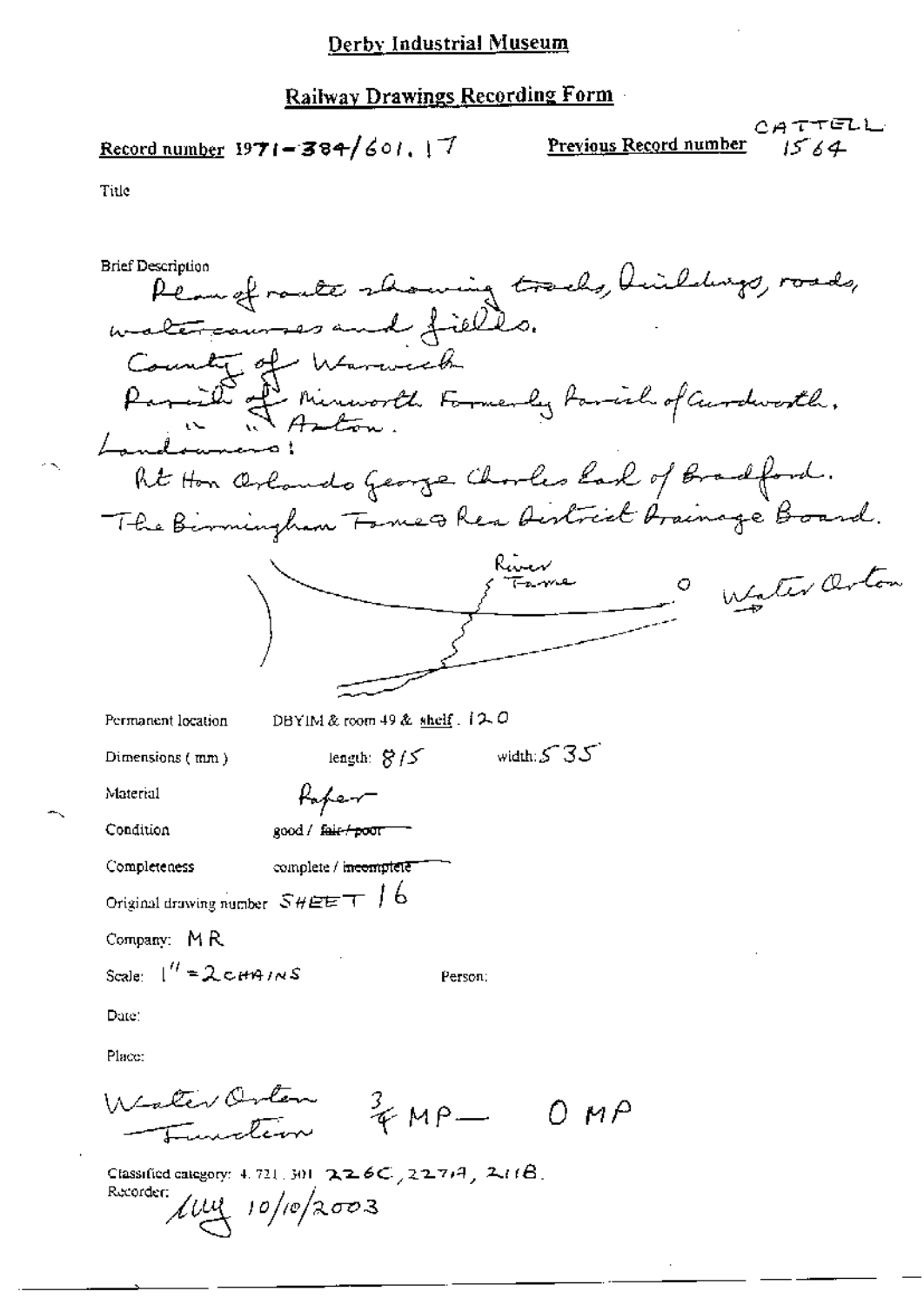# **Railway Drawings Recording Form**

Record number 2005-496/34

Previous Record number

Title

WATER ORTON

Brief Description<br>Plan et ridings rhominghise by Compass shown wrong way up 180°.

Permanent location

DBYIM & room  $\frac{33}{23}$ 

acing fabric

Dimensions (mm)

Material

Condition

Completeness

Original drawing number

Company:

Scale:

Person:

length:  $865$  width:  $255$ 

Date: May 3rd 1911

Place:

Intater Onla

Classified category: 4, 721, 301, 2, 11 B,  $226C$ , 2, 11 A Recorder:

good / fair poor

complete / incomplete

 $17 - 3 - 2006$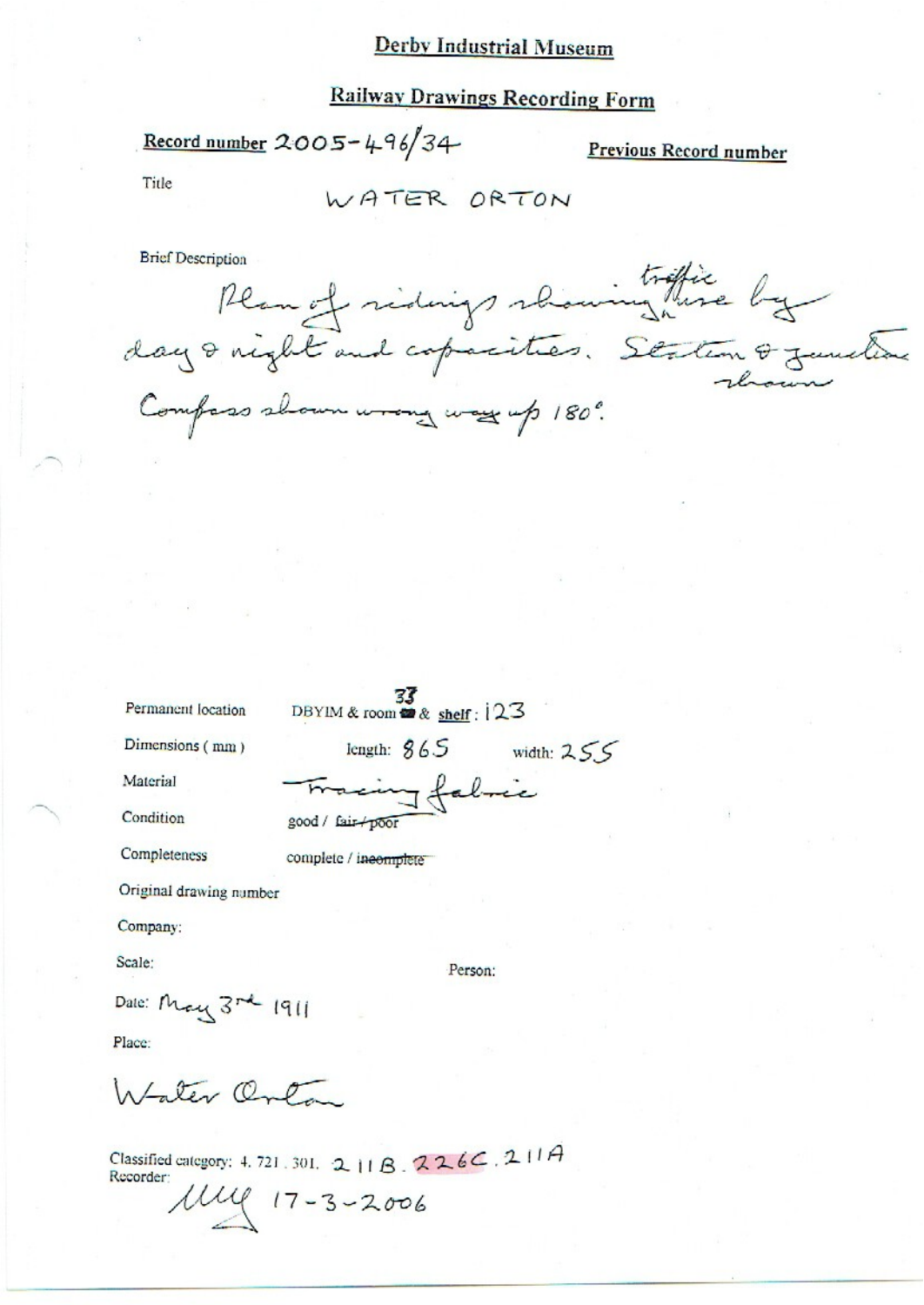Record number  $1971 - 384/306$ 

Previous Record number 1098

<u>CATTELL</u>

Title

Walsall

**Brief Description** 

Faint pencil plan of two tracks, Walverhampton - ?, passing oner LNWR from Walsall to ? Road passes over both roates.

width:  $500$ 

Person:

Permanent location

DBYIM & room 49 & shelf: 113

Dimensions (mm)

 $length: 890$ 

Material

Poperon folice good / far<del>r / poor -</del>

Condition Completeness

complete / incomplete-

Original drawing number

Company:

Scale:  $1'' = 40$  FEET

Date:

Place:

 $1020$ 

Classified category: 4, 721, 501,  $226$ Recorder  $\mu$  $\approx$  8/2/2002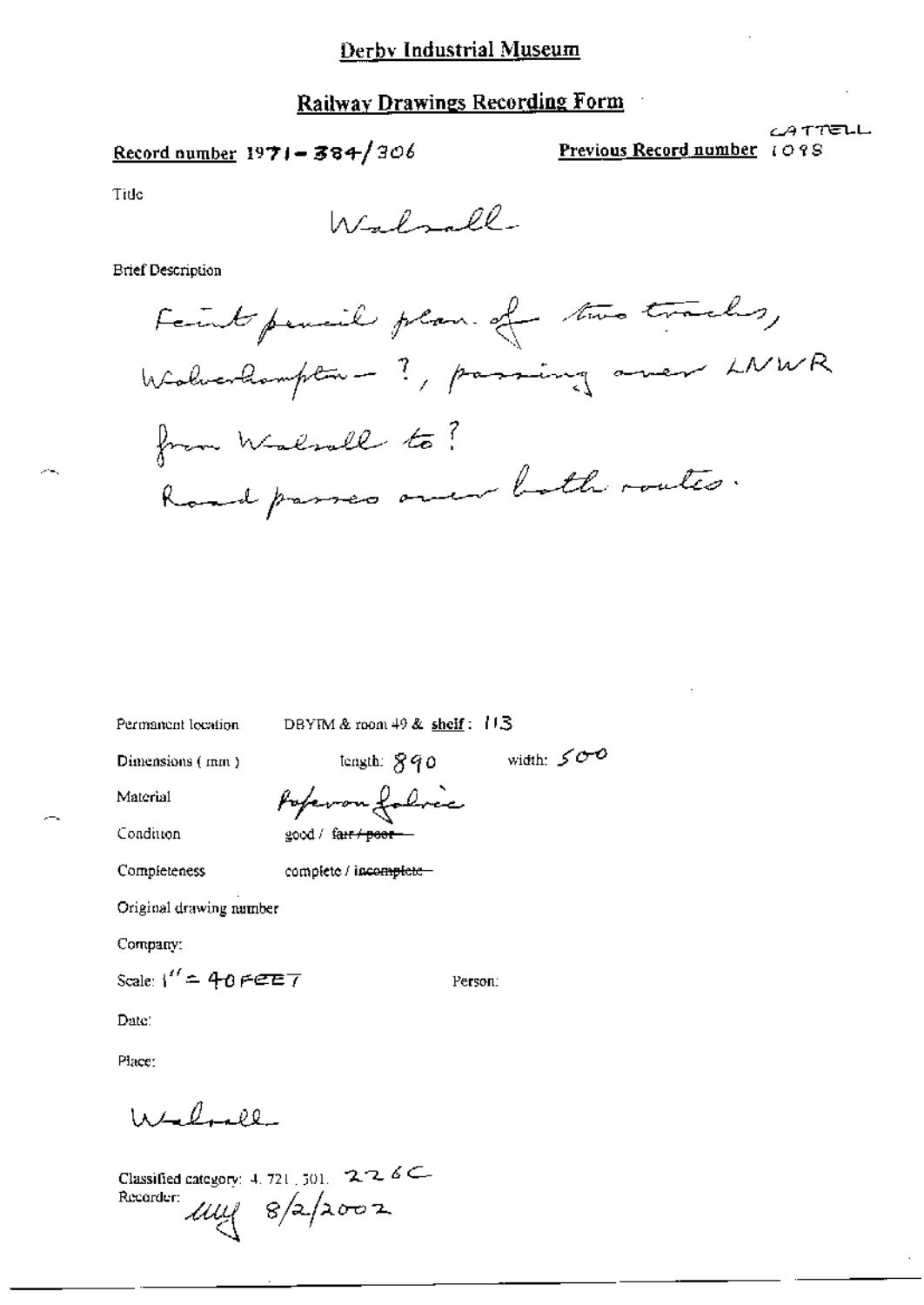**Railway Drawings Recording Form** 

Title

MIDLAND RAILWAY WALSALL TO WOLVERHAMPTON

Record number 1997-384/134

Brief Description WALSALL STATION BRANCH PLAN

Previous Record number  $|52|$ 

Cover page with details of Acts, colouring a symbols.

33<br>DBYIM & room # & shelf:  $560.2$ Permanent location

length:  $815$  width:  $535$ 

Dimensions (mm)

Paper

Material

Condition

good / fair / poor

Completeness

complete / incomplete

Original drawing number

Company: MR

Scale:

Date: 1902

Place:

Person: PJ Me Callum Estate Agent Devly

Classified category: 4.721.301. 2296, 230A, 230B, 226C, 229A Recorder:  $16/2/2001$